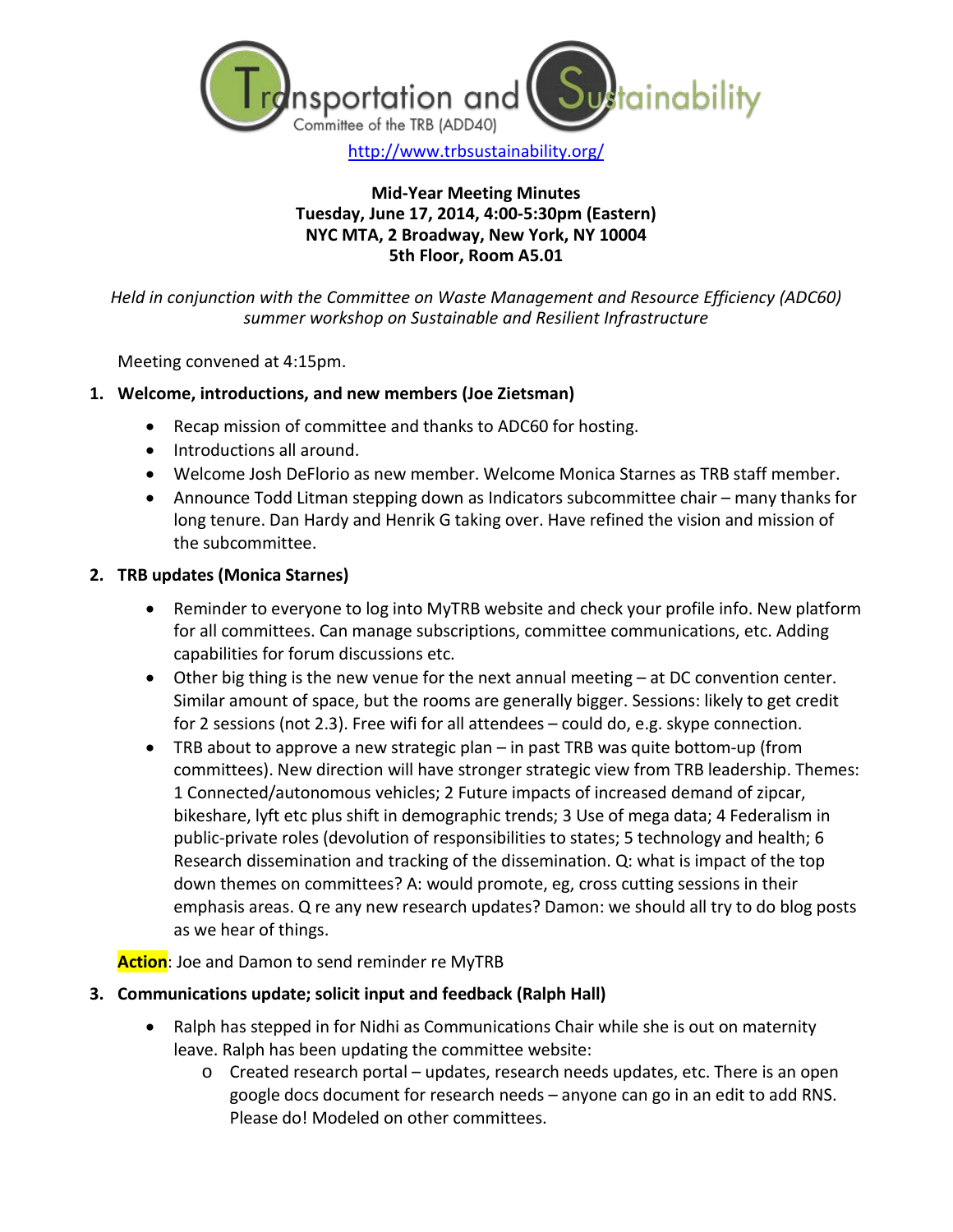- o Listed "connected" committees and hyperlinks (based on his social network analysis). Could add liaisons/friends/members of other committees. Intent is to facilitate partnering and cross-connecting.
- o Please consider contributing to blog. Easy to learn. Need 4-5 folks.
- o Communication channels: Linkedin has 61 people right now. Google groups for friends has 318, for members has 39. Google+ has 54 members. Also have listerv for STI indicators group. So, we have 5-6 platforms right now. Ralph thinks we should keep Wordpress, STI, LinkedIn (although pretty dormant), then close Google+ and shared GoogleDrive documents and then test the water with the new MyTRB tool. Some members have had difficulty with MyTRB - may need more time. Plan to revisit at Annual Meeting.
- o One new idea is a clearinghouse place on website for the "classic" reports, books, papers etc in the field – may need volunteer group to act as "vets".
- $\circ$  Last, need a big presence on the website for the international conference. TRB is preparing the conference website, but we can certainly link to it from the website.

**Action:** All members and friends to review research needs google document and suggest improvements/additions.

**Action:** All members and friends to consider writing a blog post.

**Action:** Ralph to continue to explore the "clearinghouse" idea and consider working with a grad student to pull suggested docs. Volunteers: Deb, Ann, Marie. Others requested to volunteer by email to Ralph.

- **4. Research Subcommittee update (Ralph Hall)** 
	- There are currently two ideas for research needs statements (RNS). Ralph asked folks to access from website and edit right in the document. One from Henrik: national frameworks for sustainable transportation; Second: Reconciling the two reports: NCHRP Report 708: A Guidebook for Sustainability Performance Measurement for Transportation Agencies and NCHRP Report 750, Volume 4: Sustainability as an Organizing Principle for Transportation Agencies (Caltrans is looking at them seriously; question is how we reconcile the two reports and other relevant reports that are out there).
	- Marie Venner mentioned Asset Management and Sustainability research statement proposal to SCOR. Would like ADD40's input. Ralph is coordinating and will pass around. Compatible with the second RNS above.
	- Other items from Marie: Webinars coming up on climate change adaptation and cost benefit analysis.
	- Update from Carlson on Report 750 v4 and Report 708. 750 didn't go quite as planned. Suggested some kind of synthesis across all relevant reports.
- **5. Sustainability Measurement Subcommittee update (Dan Hardy and Henrik Gudmundsson)** 
	- Dan: Happy to be new co-Chair with Henrik. Todd leaves big feet to fill. Rebranding/refocus of subcommittee: increase awareness of state of practice and focus on *measurement* more broadly. 400 members on the STI listserv. Replies now default to sender, not whole list (anyone can still email the whole list).
	- Two areas of focus: One: what is happening around the world googledocs for e.g. contacts at different agencies and frameworks/rating systems. Second: started by Gary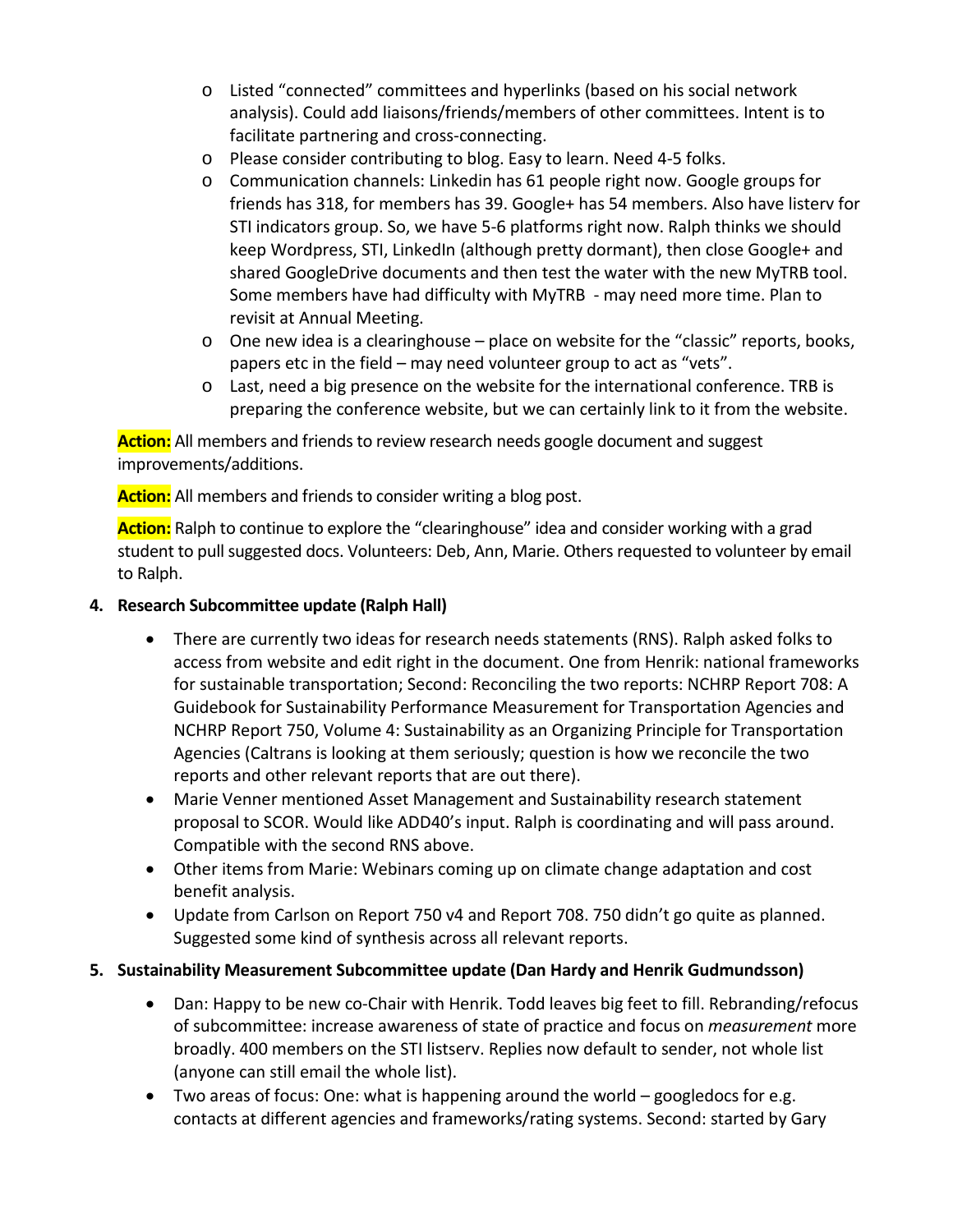McVoy – how best to balance the three pillars – use dollars as common framework? Could be good RNS.

- Dan invited folks to call or email him or Henrik with any ideas.
- **6. Preparing for Annual Meeting: Call for papers, workshops, and sessions (Tien-Tien Chan and Damon Fordham)**
	- Workshop update from Tien-Tien:
		- $\circ$  Deadline was June 16<sup>th</sup>. Each committee had 0.5 credits. Each section is selecting 2 (maybe 3) workshops.
		- o ADD40 supported the following:
			- $\blacksquare$  Health subcommittee for transportation and health workshop also had support from other section committees (0.25 credits).
			- TRB's pedestrian committee for workshop on pedestrian improvements variety of committees are supporting (0.08 credits).
			- Dan Hardy and others for workshop on estimating bike/ped demand for planning – based on NCHRP report 770, coming out this summer (0.17 credits).
		- o ADD40 can now support any workshop that makes it through selection, but Monica suggests we only support where we can actually add to the content and make sure the workshop is high quality.
		- o Jenny Armstrong: ADC60 looking for support from ADD40 on workshop to get environmental knowledge/awareness out to folks who actually have to implement it in the field, eg maintenance, ops, contractors, etc.
	- Damon: update on call for papers and session planning (on behalf of John MacArthur):

| June 1            | Paper Submission website opens                                                    |
|-------------------|-----------------------------------------------------------------------------------|
| August 1          | Deadline for submission of the full paper in PDF format                           |
| September 15      | Deadline for reviewers to complete paper reviews                                  |
| <b>October 15</b> | Deadline for chairs to send review results to authors                             |
|                   | Mid to Late October TRB invites presenters to the Annual Meeting                  |
| November 15       | Deadline for paper resubmission for inclusion on the Annual<br>Meeting Compendium |

- o Anyone who is new to the committee membership or friends list should contact John if they are interested in paper review. John will be sending out a survey link to update the committee paper review database in early July.
- o John needs 2-3 people to be on this year's subcommittee to help with initial abstract review between August 7-14, including at least one conference call.
- o Paper reviews will be assigned in the middle of August and due September 15.
- o Most committee members will be assigned at least 2 reviews.
- o Paper review is a critical responsibility of committee membership and one of the key considerations when membership rotation occurs.
- Tien-Tien encouraged folks to volunteer to help with session planning subcommittee email her to volunteer.
- Monica: Paper submissions should form the basis of sessions, but other ideas can be presented at committee meeting and webinars.

**Action:** All members and friends to consider volunteering to help John with paper review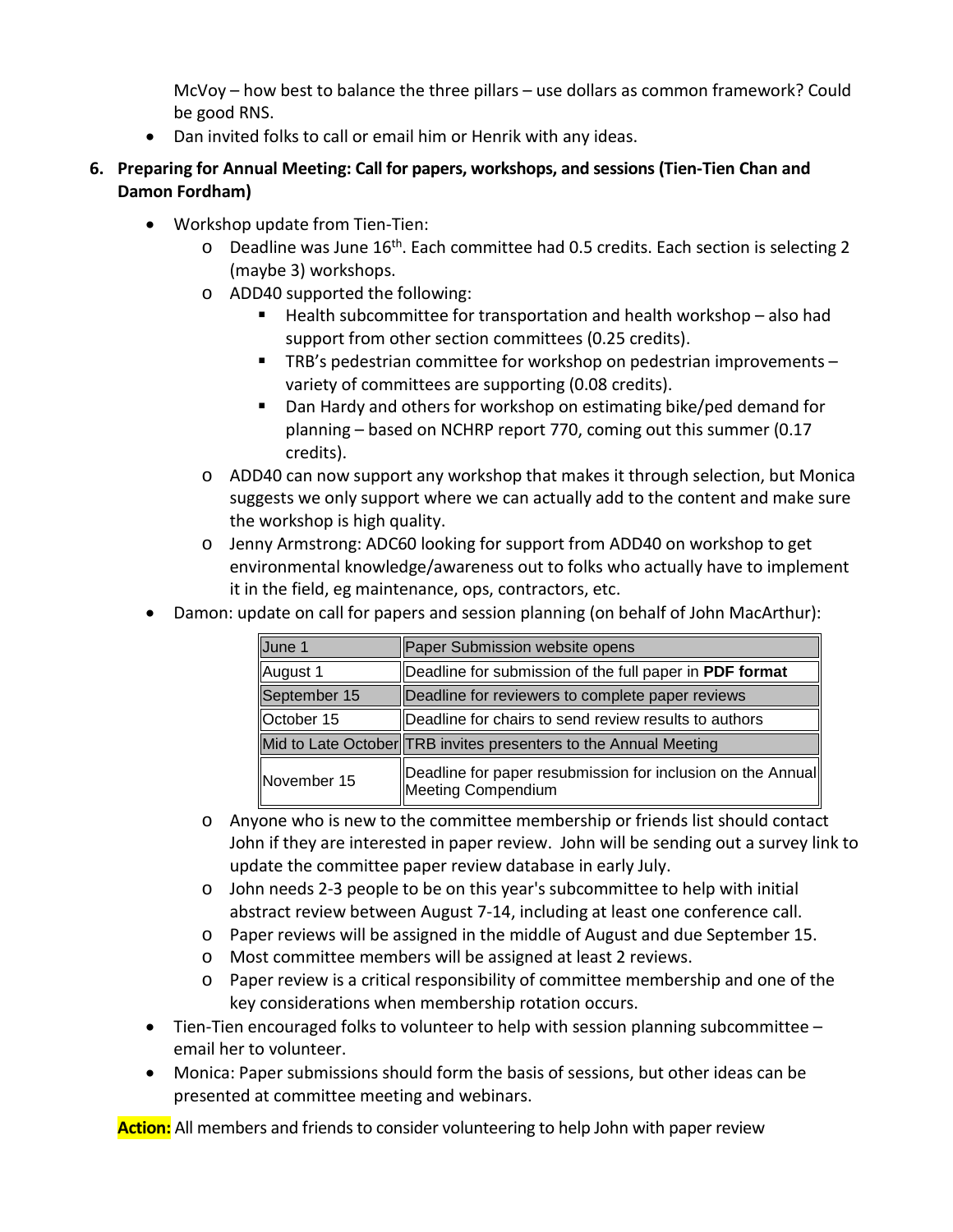coordination.

**Action:** All members and friends to consider volunteering to help Tien-Tien with session planning.

- **7. International Subcommittee update and International Conference planning (April Marchese)**
	- **Overview** (April): Conference details: Spring 2015. Washington DC, Keck Center. Planning coming together. Seeking feedback on the concept. Have 3 working groups: agenda, call for presentations and student posters, preconference.
	- **Agenda:** Conference will begin with plenary and lead into breakout sessions then close with "thinking" session – pull out ideas and discussion points to leave participants with something of substance. Tara: Agenda that was distributed shows general structure. Suggestion was made to increase number of breakouts. Thoughts welcome. Kseniya mentioned Siemens work as well as projects in Berlin, Sao Paulo, Sweden. Deb: fewer breakouts help participants focus better. Jenny agreed – ADC60 have done it both ways and like 2 better than 3 – prevents people drifting across sessions. Tara – agree; there is an attendee cap of 135. Martin: make connections across sessions very clear.
	- **Call for presentations** (Henrik): not sure how many we will get. Might need member/friend support in the reviews. Joe suggested a two-tier of review if we get a lot of submissions – first from just the abstracts then ask for a 2-page detailed description to help us decide.
	- **Call for posters from students** (Henrik): looking to next generation for ideas. May be able to sponsor travel. Deb supports this: what are the students seeing as the trends for the future? Problem for students – conflict with finals week. Mid or late May might be better for students. But the date is pretty locked in now. Ralph said professors typically give flexibility for students presenting at conferences. And for grad and PhD students, exams are less critical and more flexible.
	- **Preconference activities:** Ann, Josh and Damon: Ann sent an email with the current ideas: (1) HUD EPA DOT partnership (2) bike tour (3) WMATA tour (4) roundtable with multilateral development banks. Focus on how sustainability is being taught could be a focus.
	- **Sponsorships:** April collecting ideas for sponsorships. Have some initial interest. Greenroads will sponsor (Jeralee). World Bank/EMBARQ may sponsor.
	- **Other ideas/discussion:** Sustainability of supply as well as demand to make the link between developing and developed nations.

# **8. Update on liaisons and coordination with other committees / subcommittees, including Climate Change joint subcommittee and Health and Transportation joint subcommittee (Donna Day)**

- Donna working with Ralph to focus liaison coordination around developing RNS's and being transparent on who liaisons are. Folks invited to send notes to Ralph to indicate where they are friends/members.
- Mike S: No update.
- Update on Health subcommittee (Damon): Updates are in the latest newsletter: http://www.trbhealth.org/newsletter/april-2014-newsletter</u>. Health subcommittee midyear meeting will be held in Burlington, Vermont in conjunction with the Tools of the Trade conference. Subcommittee meeting will be Wednesday, July 23, 2014, from 1-4pm Eastern.

**Action:** All members and friends please inform Ralph if you are a member or friend of other committees.

**9. Roundtable updates from the floor / any other business (1 min/person max)**